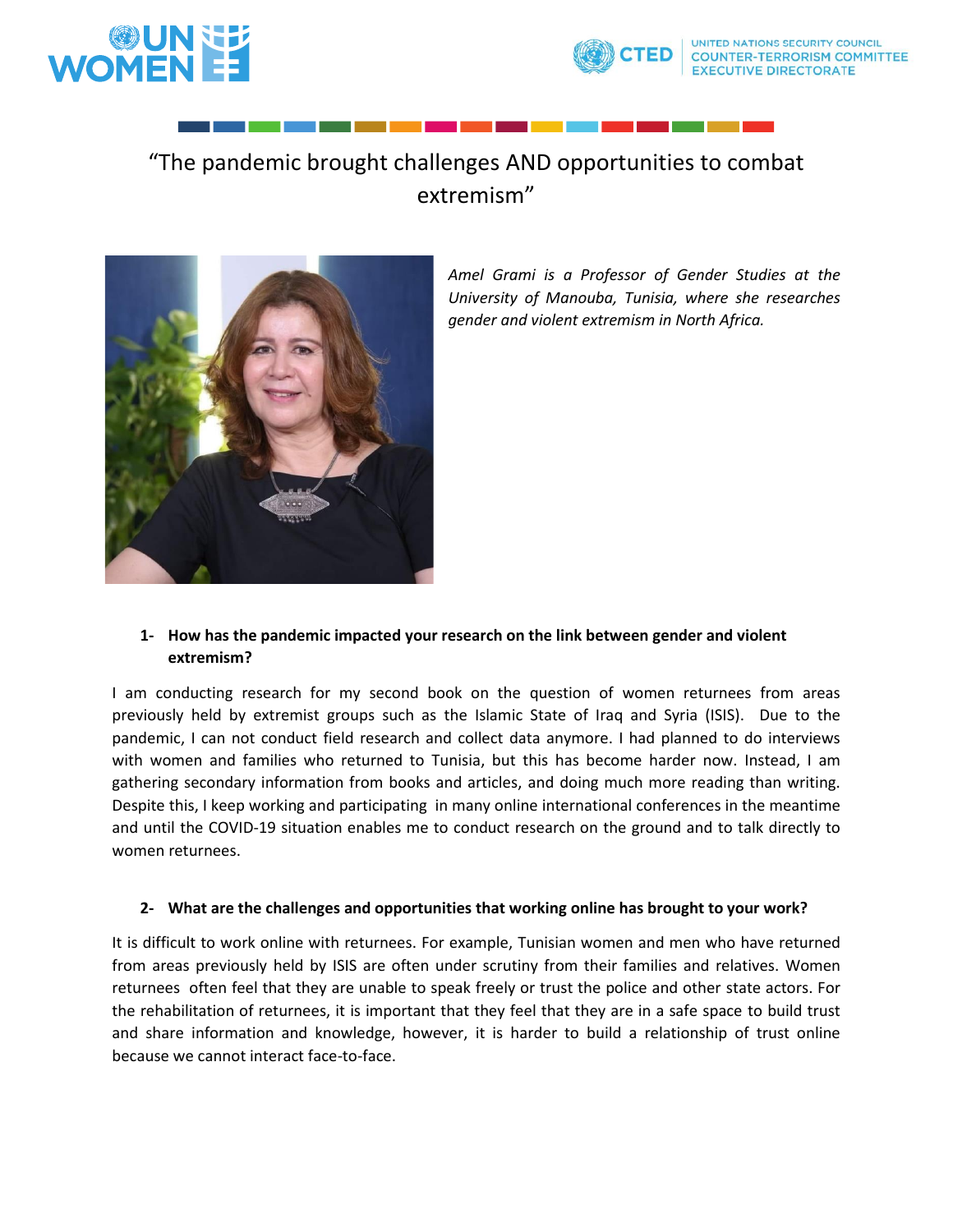On the other hand**,** sometimes, being behind a screen helps some women to be less shy and more forthcoming about their experience with violent extremist groups. One of the advantages of interacting online is that the women do not have to show their faces, so they can interact with us without being visible. Often, these women cannot speak freely without their family's approval, as talking to a researcher can be frowned upon by society and a male family member is usually present during such talks. However,now they can connect online, at home, and feel less exposed.

### **3- How do you think the pandemic has impacted violent extremism in Tunisia?**

Unfortunately, there is very little research being done on this issue, and it is not really discussed in the Tunisian media. I have collected some information in rural areas affected by the COVID-19 pandemic, and some groups appear to be targeting youth for recruitment, using previous unresolved grievances as a driver. Some extremist groups are trying to take advantage of the new social movements in Tunisia to recruit. They also try to appeal to some families and women and youth by providing them with some basic needs, such as food. By showing empathy to some of the marginalized groups, extremist groups have been able to exploit this current context. We should keep in mind that in pandemic time people spend more time online, so this creates opportunities for extremist groups to scale up their recruitment.

## **4- How do you think marginalized groups, and women can be more vulnerable to extremist agenda?**

In Tunisia, there is a link between violence against women and violent extremism. Extremist groups target women who are vulnerable and having a hard time. During the pandemic, many women have also lost their jobs, and are in need of help to survive, and rates of domestic and gender-based violence have increased dramatically. All these factors have pushed some women to seek protection from extremist groups, especially because the government is not taking this kind of violence seriously. Moreover, few associations in Tunisia are working on the issue of gender-based violence, and their work is limited and mostly conducted in urban areas. In rural areas, particularly by the Algerian and Libyan borders, there are no services for women survivors of violence. For some, the only way to survive is to be protected by extremist groups.

## **5- What are the long-term impacts of the pandemic on violent extremism and how do you think we can combat it during and after the pandemic?**

As the pandemic grinds on, we expect more people to lose their jobs and education. Marginalized people will become even more vulnerable to violence and extremism. Some violent extremist groups are taking advantage of this. We need to do more to immunize marginalized and vulnerable people against violent groups and ideologies.

For example, Tunisian women returnees were already marginalized, but COVID-19 has made it even harder for women to find someone to talk to due to social distancing and lockdown measures. Many women cannot access services that are meant to help their reintegration into society and instead, they feel isolated. This might lead some of them to think that it would be better to go back to Libya or other hotspots.